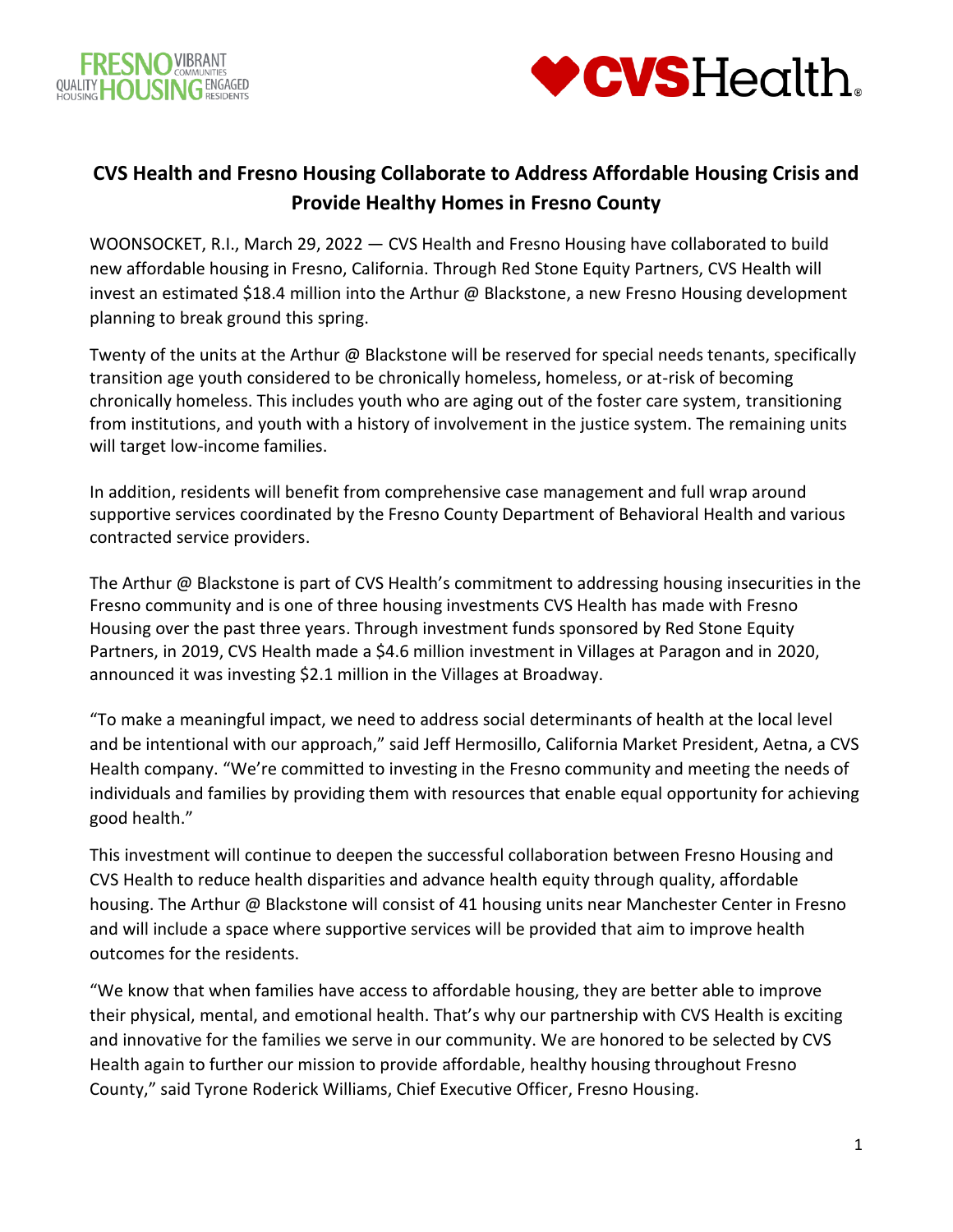



Fresno Housing has been integrating the worlds of health and housing for the past 20 years by providing affordable housing and supportive services for over 4,000 families in Fresno County.

The investment in Arthur @ Blackstone builds on CVS Health's commitment to the Fresno community. Earlier this year, CVS Health introduced its new [Health Zones](https://www.cvshealth.com/social-responsibility/health-zones/fresno) initiative to Fresno. The initiative provides concentrated local investments to reduce health disparities and advance health equity in underserved communities across the country. In Fresno, CVS Health is working with Fresno Economic Opportunities Commission, Clinica Sierra Vista, and the Central California Food Bank, to help improve health outcomes and build healthier communities in Fresno by addressing social determinants of health, including housing, education, access to food, labor, transportation, and health care access.

As part of CVS Health's overall commitment to advance health equity in America, it invested \$185 million in affordable housing nationwide in 2021 and \$1.3 billion over the past 20 years, including \$37.2 million in affordable housing in Fresno. Through these investments, CVS Health has been able to provide underserved communities with quality housing based on the unique needs of the population.

###

## **About CVS Health**

CVS Health is the leading health solutions company, delivering care like no one else can. We reach more people and improve the health of communities across America through our local presence, digital channels and approximately 300,000 dedicated colleagues – including more than 40,000 physicians, pharmacists, nurses, and nurse practitioners. Wherever and whenever people need us, we help them with their health – whether that's managing chronic diseases, staying compliant with their medications, or accessing affordable health and wellness services in the most convenient ways. We help people navigate the health care system – and their personal health care – by improving access, lowering costs and being a trusted partner for every meaningful moment of health. And we do it all with heart, each and every day. Learn more at [www.cvshealth.com.](http://www.cvshealth.com/)

## **Media contacts**

Monica Prinzing 831-241-8294 [PrinzingM@cvshealth.com](mailto:PrinzingM@cvshealth.com)

Brandi Borboa Johnson 559-908-7269